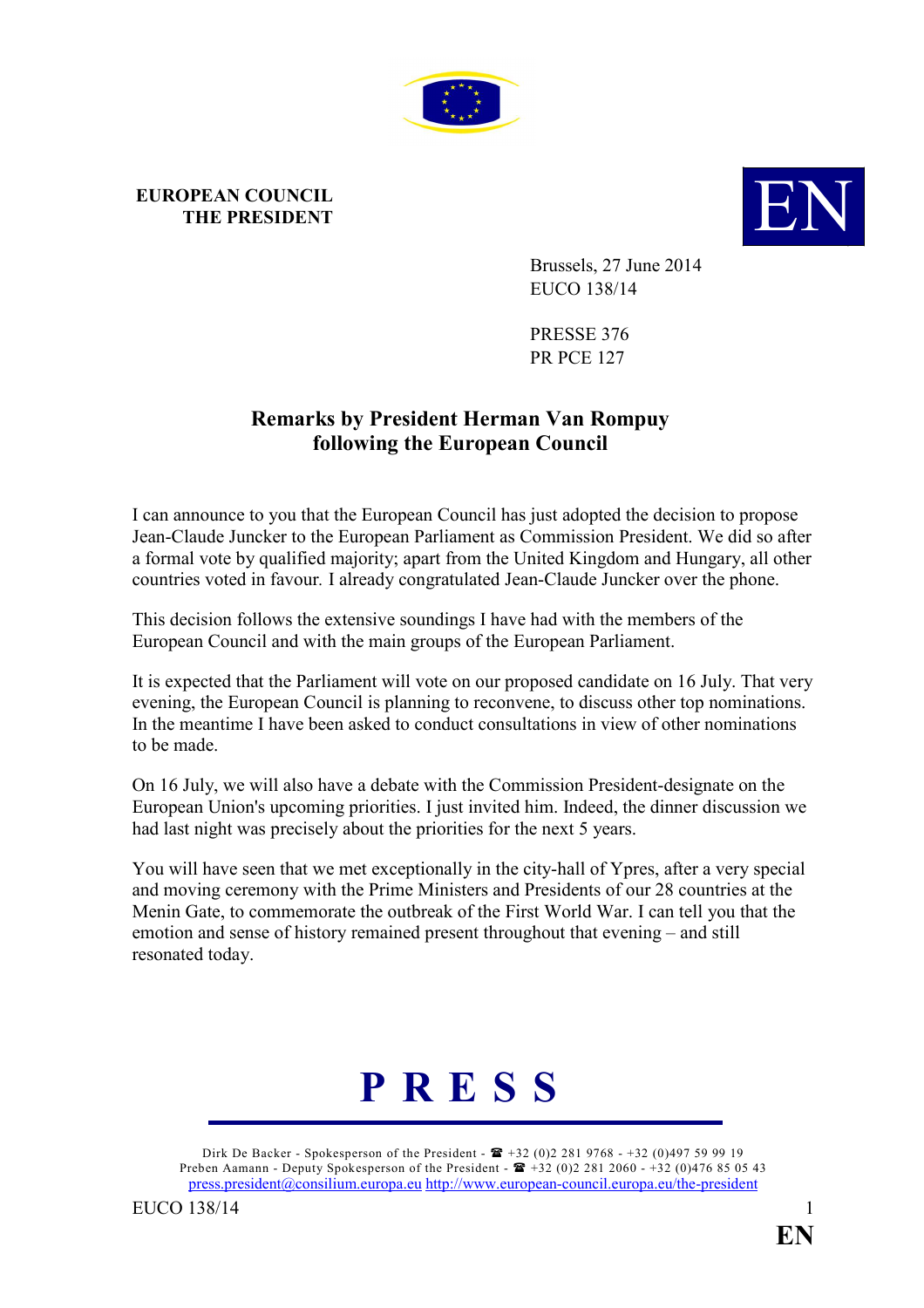In our Strategic Agenda we set out five overall priorities:

- stronger economies with more jobs
- societies enabled to empower and protect all citizens
- a secure energy and climate future
- a trusted area of fundamental freedoms
- effective joint action in the world.

On all these points, we indicate actions to be taken. However, the main purpose was not to go into details, but to set the direction for the legislative work in the next five years; to achieve what people expect Europe to do. These five priorities must guide the action and planning of the EU institutions in the years ahead, and it is important that all institutions organise their work accordingly. All five points are forward-looking, and I could expand on each, but it is fair to say we paid particular attention to economic priorities.

There was a wide consensus in the room that we need at the same time to continue on the path of reform and fiscal consolidation and to carry out the investments needed for the future. Both are essential for a healthy economy. To balance fiscal discipline with the need to support growth, the EU's existing fiscal framework offers possibilities, which should be used.

What does it mean? That we are all committed to the Stability and Growth Pact and that it is a matter of making best use of the flexibility that is built into the existing Stability and Growth Pact rules.

Our economic discussion this morning also marked the end of the European semester, by now a well-established exercise. The European Council agreed and generally endorsed the key messages for 2014 – on which no doubt President Barroso will say more.

But let me turn to our eastern partners. This morning's historic signing of the Association Agreements with Georgia, Republic of Moldova and Ukraine is a milestone. Stronger political and economic ties will bring greater stability and prosperity to the entire European continent. The three countries have chosen an ambitious path. In the economic and social challenges, as well as the geopolitical ones, the European Union stands by them. These are the most far-reaching bilateral agreements the Union ever entered into – the result of a truly collective effort.

After the ceremony, we addressed the current situation in Ukraine, starting with an exchange with President Poroshenko. We gave our strong support to the peace plan announced by President Poroshenko last week. We regret that the cease-fire, while been respected by the Ukrainian authorities, has not led yet to an end of military hostilities in eastern Ukraine.

We expect concrete steps to be taken before next Monday. We want a verification of the cease-fire; we expect the return to the Ukrainian authorities of 3 border checkpoints, as well the release of hostages. We also expect the launch of substantial negotiations on the implementation of the peace plan. All this within the next three days. We urge the Russian Federation to actively use its influence.